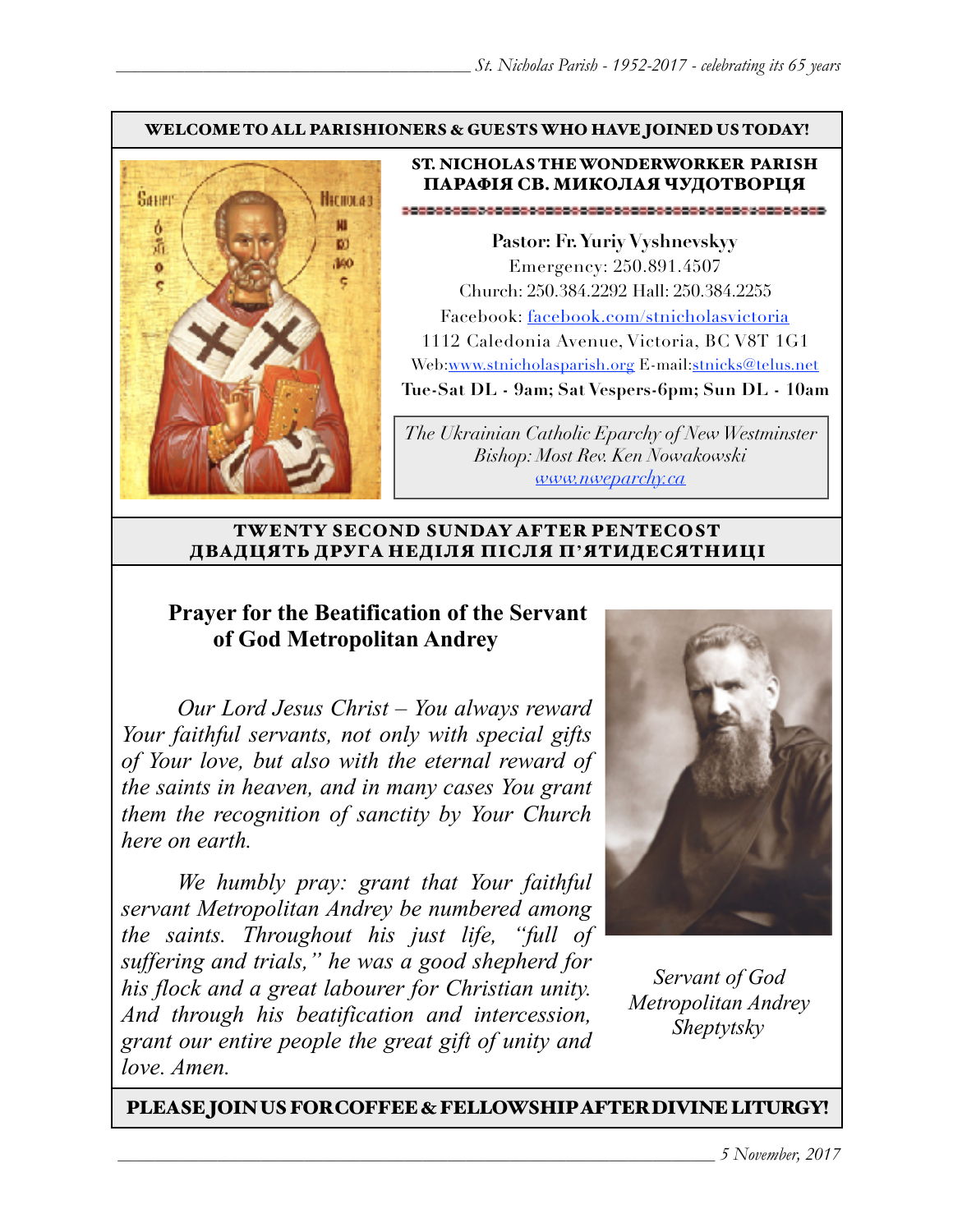| <b>SUNDAY HYMNS</b>                                                                                                                                                                                                                                                                                                                                                                              |                |                                                                         |                                                                                                                                                                                                                                                                                                                                            |                |                    |  |  |
|--------------------------------------------------------------------------------------------------------------------------------------------------------------------------------------------------------------------------------------------------------------------------------------------------------------------------------------------------------------------------------------------------|----------------|-------------------------------------------------------------------------|--------------------------------------------------------------------------------------------------------------------------------------------------------------------------------------------------------------------------------------------------------------------------------------------------------------------------------------------|----------------|--------------------|--|--|
| <b>OPENING HYMN</b>                                                                                                                                                                                                                                                                                                                                                                              |                | В Сильній Надії / Almighty Father pg. 276-278                           |                                                                                                                                                                                                                                                                                                                                            |                |                    |  |  |
| <b>COMMUNION HYMN</b>                                                                                                                                                                                                                                                                                                                                                                            |                | Пливи Світами / Let All Creation pg. 256-257                            |                                                                                                                                                                                                                                                                                                                                            |                |                    |  |  |
| <b>CLOSING HYMN</b>                                                                                                                                                                                                                                                                                                                                                                              |                | Наче Повний Голос Дзвону/Having Shared Your Loving Kindness pg. 270-271 |                                                                                                                                                                                                                                                                                                                                            |                |                    |  |  |
| Please join us today in singing our Sunday hymns!                                                                                                                                                                                                                                                                                                                                                |                |                                                                         |                                                                                                                                                                                                                                                                                                                                            |                |                    |  |  |
| <b>SUNDAY &amp; DAILY SCHEDULE</b>                                                                                                                                                                                                                                                                                                                                                               |                |                                                                         |                                                                                                                                                                                                                                                                                                                                            |                |                    |  |  |
| SUNDAY, November 5                                                                                                                                                                                                                                                                                                                                                                               |                | Divine Liturgy - for the Parishioners of St Nicholas Parish<br>10:00 AM |                                                                                                                                                                                                                                                                                                                                            |                |                    |  |  |
| MONDAY, November 6                                                                                                                                                                                                                                                                                                                                                                               |                | <b>NO SERVICES</b>                                                      |                                                                                                                                                                                                                                                                                                                                            |                |                    |  |  |
| TUESDAY, November 7                                                                                                                                                                                                                                                                                                                                                                              |                | Divine Liturgy of St. John Chrysostom                                   |                                                                                                                                                                                                                                                                                                                                            |                | 9:00 AM            |  |  |
| WEDNESDAY, November 8                                                                                                                                                                                                                                                                                                                                                                            |                | Divine Liturgy of St. John Chrysostom                                   |                                                                                                                                                                                                                                                                                                                                            |                | 9:00 AM            |  |  |
| THURSDAY, November 9                                                                                                                                                                                                                                                                                                                                                                             |                | Divine Liturgy of St. John Chrysostom                                   |                                                                                                                                                                                                                                                                                                                                            |                | 9:00 AM            |  |  |
| FRIDAY, November 10                                                                                                                                                                                                                                                                                                                                                                              |                | Divine Liturgy of St. John Chrysostom                                   |                                                                                                                                                                                                                                                                                                                                            |                | 9:00 AM            |  |  |
| SATURDAY, November 11                                                                                                                                                                                                                                                                                                                                                                            |                | Divine Liturgy of St. John Chrysostom<br><b>Vespers</b>                 |                                                                                                                                                                                                                                                                                                                                            |                | 9:00 AM<br>6:00 PM |  |  |
| <b>SUNDAY, November 12</b>                                                                                                                                                                                                                                                                                                                                                                       |                | Divine Liturgy - for the Parishioners of St Nicholas Parish             |                                                                                                                                                                                                                                                                                                                                            |                | 10:00 AM           |  |  |
| Please Note: to request a Divine Liturgy for a special intention, please see Fr. Yuriy to arrange for it!                                                                                                                                                                                                                                                                                        |                |                                                                         |                                                                                                                                                                                                                                                                                                                                            |                |                    |  |  |
| <b>SUNDAY EPISTLE READERS</b>                                                                                                                                                                                                                                                                                                                                                                    |                |                                                                         |                                                                                                                                                                                                                                                                                                                                            |                |                    |  |  |
| <b>DATE</b>                                                                                                                                                                                                                                                                                                                                                                                      | <b>READING</b> |                                                                         | <b>UKRAINIAN</b>                                                                                                                                                                                                                                                                                                                           | <b>ENGLISH</b> |                    |  |  |
| SUNDAY, November 5                                                                                                                                                                                                                                                                                                                                                                               | Gal. 6:11-18   |                                                                         | Motria Koropecky                                                                                                                                                                                                                                                                                                                           | Caroline Smudy |                    |  |  |
| SUNDAY, November 12                                                                                                                                                                                                                                                                                                                                                                              | Eph. 2:4-10    |                                                                         | Rita Vanderven<br>Yuliya Pelekhata                                                                                                                                                                                                                                                                                                         |                |                    |  |  |
| SUNDAY, November 19                                                                                                                                                                                                                                                                                                                                                                              | Eph. 2:14-22   |                                                                         | Glikeria Iwanuck<br>Darryl Huculak                                                                                                                                                                                                                                                                                                         |                |                    |  |  |
| SUNDAY, November 26                                                                                                                                                                                                                                                                                                                                                                              | Eph. 4:1-6     | Andrij Pelekhatyi<br>Graciela Spaciuk-Schwarz                           |                                                                                                                                                                                                                                                                                                                                            |                |                    |  |  |
| Thank you, Epistle readers, for your service in proclaiming God's Word!                                                                                                                                                                                                                                                                                                                          |                |                                                                         |                                                                                                                                                                                                                                                                                                                                            |                |                    |  |  |
| PARISH COUNCIL EXECUTIVE                                                                                                                                                                                                                                                                                                                                                                         |                |                                                                         | <b>PASTORAL MINISTRY &amp; HOLY MYSTERIES</b>                                                                                                                                                                                                                                                                                              |                |                    |  |  |
| CHAIRPERSONAlec Rossa - 250.472.3374<br>SECRETARYCindy Lazaruk - 778.677.9072<br>FINANCIAL SECRETARYDavid Newberry - 250.598.8197<br>FUNDRAISING/HALL RENTALRobert Herchak - 250.386.7872<br>MAINTENANCEMurray Chapman - 250.658.4769<br>LITURGICAL COMMITTEEMotria Koropecky - 250.658.3051<br>MEMBER AT LARGELiliia Palyvoda - 250.857.1683<br>VIBRANT PARISHDarlene DeMerchant - 250.727.3837 |                |                                                                         | CONFESSIONS1/2 hour before Liturgy<br>BAPTISMSby appointment<br>MARRIAGESsix months notice should<br>be given to the parish priest, and he should be<br>contacted before any other arrangements are made<br>FUNERALSby appointment<br><b>Degree 6.</b> Willet Leaving a bequeath is a process of giving a denotion through your will It is |                |                    |  |  |

**Bequests & Wills:** Leaving a bequeath is a process of giving a donation through your will. It is simply a distribution from your estate to a charitable organization through your last will and testament. It can be as small or as large a donation as you wish. It is important that you talk to your lawyer about the process. In your kindness please remember St Nicholas the Wonderworker Ukrainian Catholic Church in your bequeath and will. If anyone wishes to make such a bequeath in their will, the following clause may be included or added to a will: "I give, devise, and bequeath to St Nicholas the Wonderworker Ukrainian Catholic Parish - 1112 Caledonia Avenue, Victoria BC, V8T 1G1, the sum of \$  $\qquad \qquad$  (or  $\qquad \qquad$  % of my estate), to be used for the benefit of the parish and it's pastoral activities."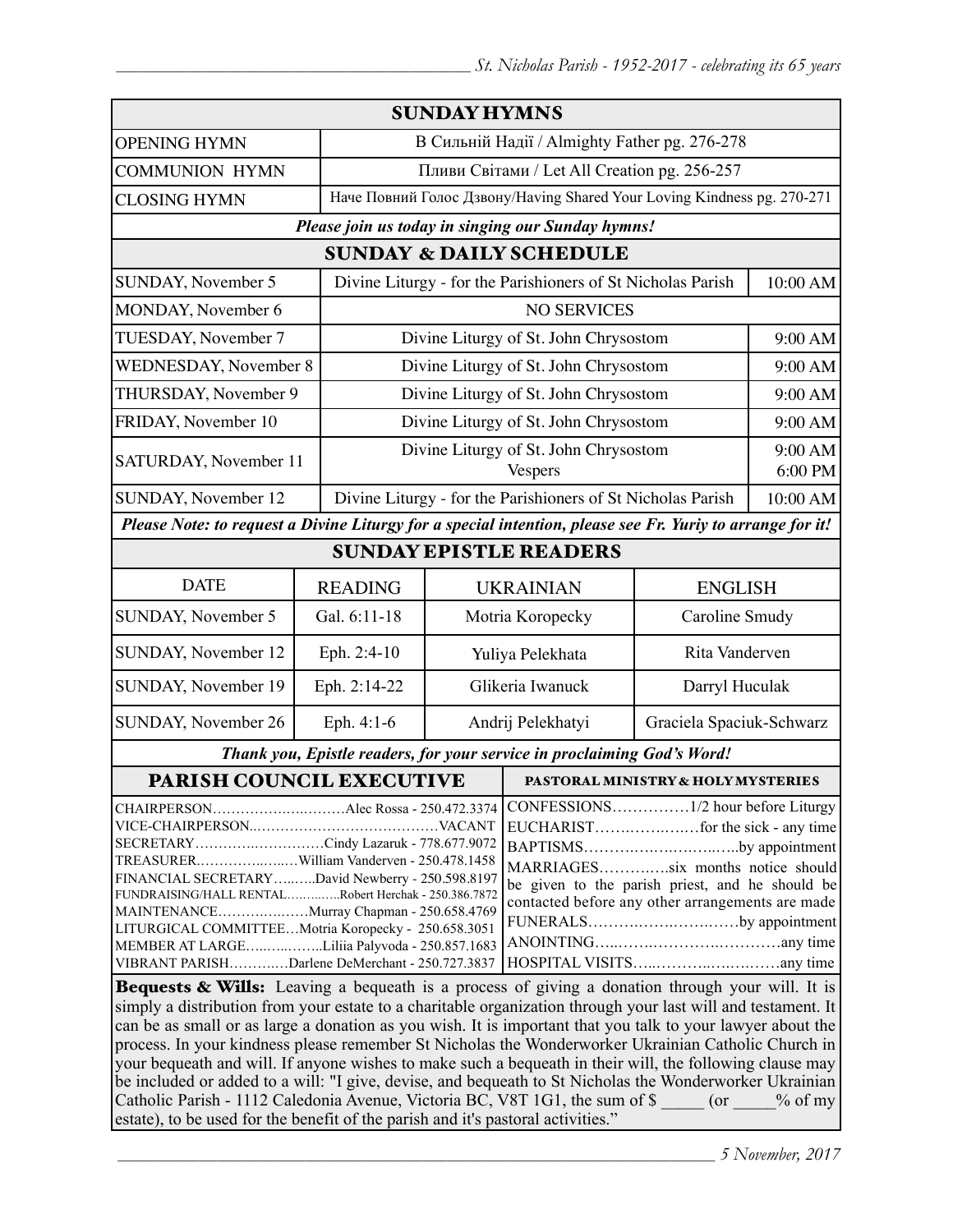## **Vibrant Parish Prayer**

**O** God, Creator of Heaven and Earth! Because of your indescribable love for us, you sent your Only-Begotten Son, Our Lord and Saviour, Jesus Christ - The Way, The Truth, and The Life and our Salvation. In His name, we turn to You. Strengthen our hearts and minds in Christian love and in unity of purpose as we strive to build a Vibrant Parish. Give us the grace to model our lives according to the Word of God. Instill in us the desire to pray and to celebrate the Holy Mysteries as one Christian Family in our Parish Community. Inspire us to follow Your great command to be a servant to the less fortunate among us! Grant this, O Lord, through the mercies and love for mankind of Your Only-Begotten Son with whom You are blessed, together with Your All-Holy, Good and Life-Giving Spirit, now and forever and ever. Amen!



## **The Vibrant Parish**

**A Place To Encounter The Living Christ** Through the word, the Holy Mysteries & Prayer, Serving One's Neighbor, Leadership Fostering & Serving Unity and Missionary Spirit (His Beatitude Sviatoslav)



## **Молитва Живої Парафії**

**Г**осподи Ісусе Христе, Пастирю Добрий, як колись Ти пригорнув заблуканих овечок, щоб вони пізнали Твій голос і були Твоїм стадом, так і сьогодні глянь ласкаво з небесних висот на нашу парафію та зішли на неї Твого Святого Духа, щоб вона була місцем пізнання радості Доброї Новини. Скріплюй нас Твоєю присутністю та єднай нас кожночасно в молитві. Даруй нам духа служіння ближньому, щоб у нашій парафії кожний міг зустріти Тебе, милостивого Бога. Благослови наш духовний провід Твоєю мудрістю і дай, щоб ніхто з нас не шкодував ні часу, ні талантів, ні матеріальних дібр для розбудови Твого царства. Єднай нас у мирі та злагоді, щоб ми були Твоєю спільнотою любові. Всели в нас місійного духа, щоб ми стали тим світилом євангельського слова, молитви і добрих діл, що кличе кожного до участі в Божественному житті, щоб славилося, Спасе, Твоє Ім'я з безначальним Твоїм Отцем та пресвятим, благим і животворящим Твоїм Духом нині, і повсякчас, і на віки віків. Амінь.

# DIVINE LITURGY PROPERS

*The Divine Liturgy - An Anthology for Worship: Liturgy - pg. 388-461; propers - pg. 345*

**Troparion, Tone 5:** Let us the faithful acclaim and worship the Word,\* co-eternal with the Father and the Spirit,<sup>\*</sup> and born of the Virgin for our salvation.<sup>\*</sup> For He willed to be lifted up on the cross in the flesh, to suffer death\* and to raise the dead by His glorious resurrection.

**Glory: Kontakion, Tone 5:** You, my Saviour, descended to Hades,\* and as the Almighty, You shattered its gates.\* With Yourself You, as the Creator, raised the dead and shattered the sting of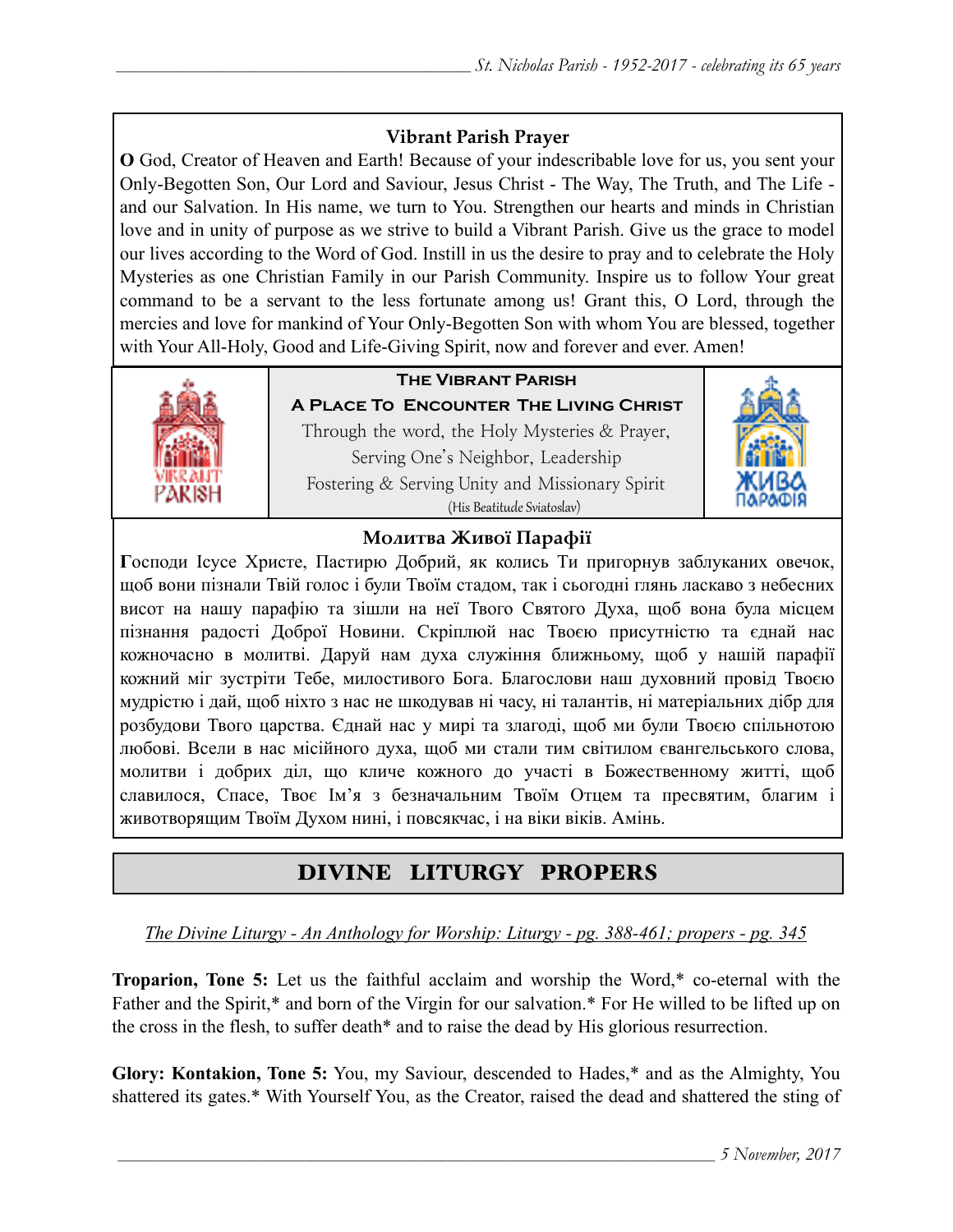death,\* and delivered Adam from the curse, O Lover of Humankind.\* And so we cry out: "Save us, O Lord."

**Now: Theotokion, Tone 5:** Rejoice, O rampart and protection of those who have recourse to you!\* Rejoice, O tranquil haven and Virgin,\* who gave birth in the flesh to your Maker and God! \* Fail not to intercede for those\* who sing and worship the Child you bore.

**Prokeimenon, Tone 5:** You, O Lord, will guard us and will keep us<sup>\*</sup> from this generation and for ever. *Verse:* Save me, O Lord, for there is no longer left a just man.

**Epistle - Gal. 6:11-18 - A Reading from the Letter of Saint Apostle Paul to Hebrews:** Brothers and Sisters, see what large letters I make when I am writing in my own hand! It is those who want to make a good showing in the flesh that try to compel you to be circumcised—only that they may not be persecuted for the cross of Christ. Even the circumcised do not themselves obey the law, but they want you to be circumcised so that they may boast about your flesh. May I never boast of anything except the cross of our Lord Jesus Christ, by which the world has been crucified to me, and I to the world. For neither circumcision nor uncircumcision is anything; but a new creation is everything! As for those who will follow this rule— peace be upon them, and mercy, and upon the Israel of God. From now on, let no one make trouble for me; for I carry the marks of Jesus branded on my body. May the grace of our Lord Jesus Christ be with your spirit, brothers and sisters. Amen.

**Alleluia, Tone 5:** *Verse:* Your mercies, O Lord, I will sing for ever; from generation to generation I will announce Your truth with my mouth. *Verse:* For You have said: Mercy shall be built up for ever; in the heavens Your truth shall be prepared.

**Gospel - Luke 16:19-31 -** The Lord told this parable: "There was a rich man who dressed in purple garments and fine linen and dined sumptuously each day. And lying at his door was a poor man named Lazarus, covered with sores, who would gladly have eaten his fill of the scraps that fell from the rich man's table. Dogs even used to come and lick his sores. When the poor man died, he was carried away by angels to the bosom of Abraham. The rich man also died and was buried, and from the netherworld, where he was in torment, he raised his eyes and saw Abraham far off and Lazarus at his side. And he cried out, 'Father Abraham, have pity on me. Send Lazarus to dip the tip of his finger in water and cool my tongue, for I am suffering torment in these flames.' Abraham replied, 'My child, remember that you received what was good during your lifetime while Lazarus likewise received what was bad; but now he is comforted here, whereas you are tormented. Moreover, between us and you a great chasm is established to prevent anyone from crossing who might wish to go from our side to yours or from your side to ours.' He said, 'Then I beg you, father, send him to my father's house, for I have five brothers, so that he may warn them, lest they too come to this place of torment.' But Abraham replied, 'They have Moses and the prophets. Let them listen to them.' He said, 'Oh no, father Abraham, but if someone from the dead goes to them, they will repent.' Then Abraham said, 'If they will not listen to Moses and the prophets, neither will they be persuaded if someone should rise from the dead.'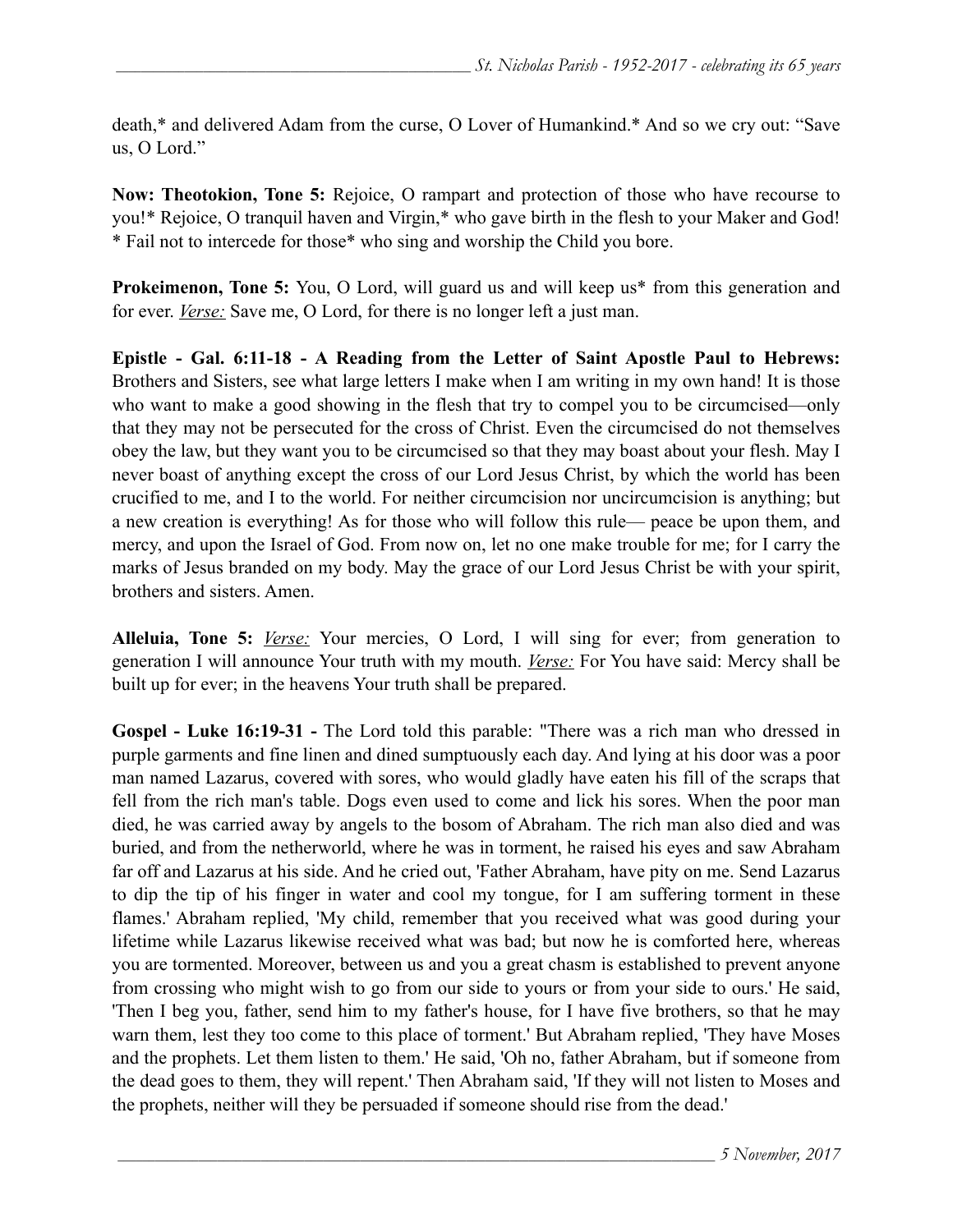**Communion Hymn:** Praise the Lord from the heavens;\* praise Him in the highest.\* Alleluia, alleluia,\* alleluia!

 $\iff$ 

**Тропар, глас 5:** Рівнобезначальне з Отцем і Духом Слово,\* що від Діви народилося на спасіння наше,\* прославмо, вірні, і поклонімся,\* бо Воно благозволило тілом зійти на хрест\* і смерть перетерпіти, і воскресити померлих\* славним воскресінням Своїм.

**Слава: Кондак, глас 5:** До аду, Спасе мій, зійшов Ти,\* і, як всемогутній, сокрушивши його брами,\* Ти, Чоловіколюбче, як Творець, воскресив з Собою померлих,\* жало смерти вирвав, й Адама від прокляття визволив.\* Тому всі до Тебе взиваємо:\* Спаси нас, Господи!

**І нині: Богородичний, глас 5:** Радуйся, Брамо Господня, непрохідна!\* Радуйся, Охороно і Покрове тих, що до Тебе приходять!\* Радуйся, тиха Пристане і Вседіво, що Свого Творця і Бога тілом породила!\* Молись безупинно за тих, що прославляють\* і почитають Народоженого від Тебе.

**Прокімен, глас 5:** Ти, Господи, збережеш нас і захистиш нас\* від роду цього і повік. *Стих:* Спаси мене, Господи, бо не стало праведного.

**Апостол - Гл. 6:11-18 - До Галатів Послання Святого Апостола Павла Читання:** Браття і сестри, гляньте, якими буквами пишу вам власною рукою. Ті, що хочуть показатися гарними тілом, – вони силують вас обрізатися, щоб тільки уникнути переслідування за хрест Христа. Бо й самі обрізані, не додержують закону, а хочуть, щоб ви обрізувалися, щоб їм хвалитися вашим тілом. Мене ж не доведи, Боже, чимсь хвалитися, як тільки хрестом Господа нашого Ісуса Христа, яким для мене світ розп'ятий, а я – світові; бо ані обрізання, ані необрізання є щось, лише – нове створіння. На тих, які поступають за цим правилом, мир на них і милосердя, а й на Ізраїля Божого. На майбутнє нехай ніхто мені не завдає клопоту, бо я ношу на моїм тілі рани Ісуса. Благодать Господа нашого Ісуса Христа нехай буде з вашим духом, брати! Амінь.

**Алилуя, глас 5:** *Стих:* Милості Твої, Господи, оспівуватиму повік, і з роду в рід сповіщу устами моїми Твою вірність. *Стих:* Бо сказав Ти: Повік милість збудується, на небесах приготовиться істина Твоя.

**Євангеліє - Лука 16:19-31 -** Сказав Господь притчу оцю: Був один чоловік багатий, що одягавсь у кармазин та вісон та бенкетував щодня розкішне. Убогий же якийсь, на ім'я Лазар, лежав у нього при воротях, увесь струпами вкритий; він бажав насититися тим, що падало в багатого зо столу; ба навіть пси приходили й лизали рани його. Та сталося, що помер убогий, і ангели занесли його на лоно Авраама. Помер також багатий, і його поховали. В аді, терплячи тяжкі муки, зняв він очі й побачив здалека Авраама та Лазаря на його лоні, і він закричав уголос: Отче Аврааме, змилуйся надо мною і пошли Лазаря,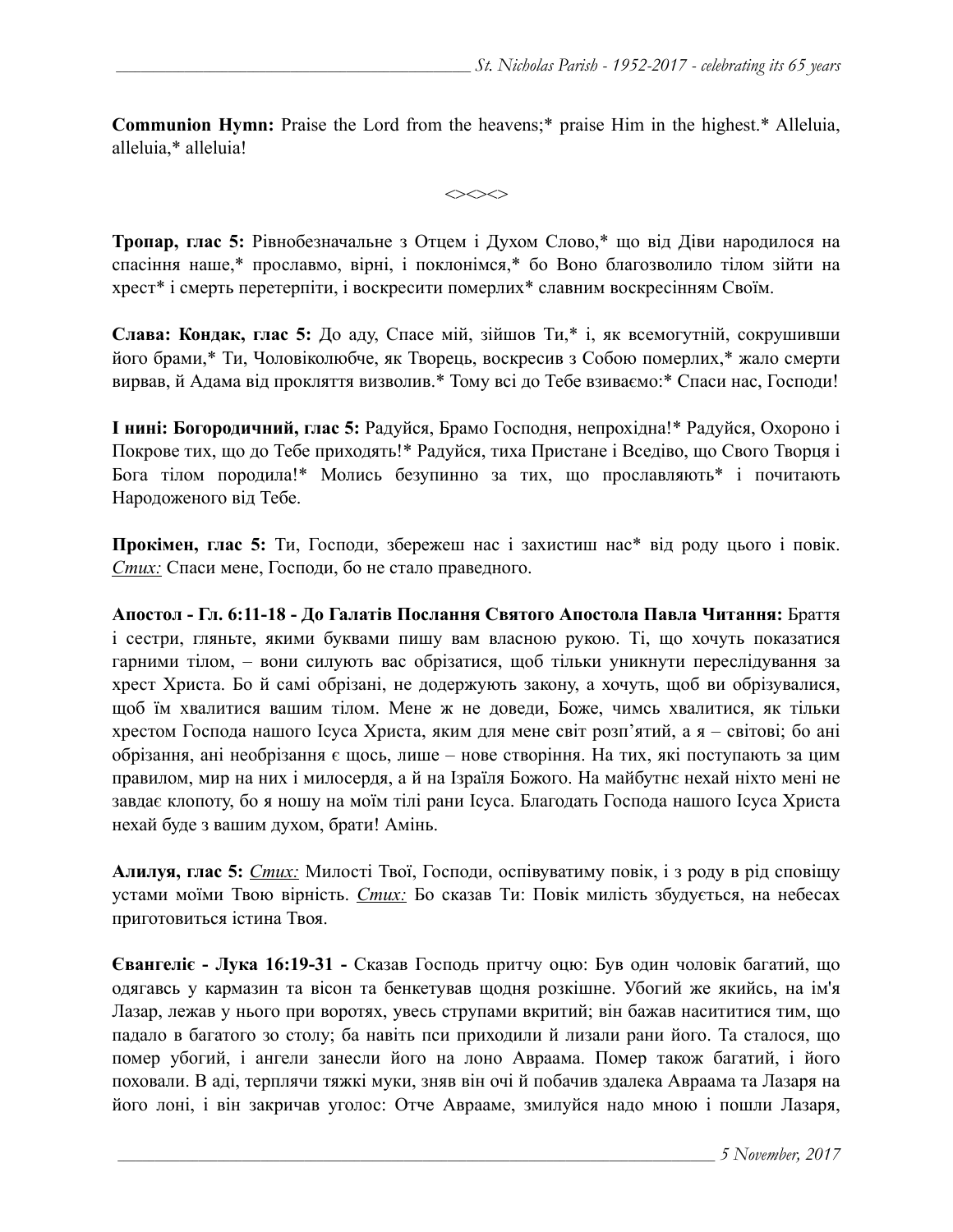нехай умочить у воду кінець пальця свого й прохолодить язик мій, бо я мучуся в полум'ї цім. Авраам же промовив: Згадай, мій сину, що ти одержав твої блага за життя свого, так само, як і Лазар свої лиха. Отже, тепер він тішиться тут, а ти мучишся. А крім того всього між нами й вами вирита велика пропасть, тож ті, що хотіли б перейти звідси до вас, не можуть; ані звідти до нас не переходять. Отче, сказав багатий, благаю ж тебе, пошли його в дім батька мого; я маю п'ять братів, нехай він їм скаже, щоб і вони також не прийшли в це місце муки. Авраам мовив: Мають Мойсея і пророків; нехай їх слухають. Той відповів: Ні, отче Аврааме, але коли до них прийде хто з мертвих, вони покаються. А той відозвавсь до нього: Як вони не слухають Мойсея і пророків, то навіть коли хто воскресне з мертвих, не повірять.

**Причасний:** Хваліте Господа з небес,\* хваліте Його на висотах. Алилуя, алилуя, алилуя!

# ANNOUNCEMENTS

- ✦**TODAY AFTER LITURGY:** presentation "Metropolitan Andrey Sheptytsky a gift to humanity".
- ✦**HAPPY BIRTHDAY** to JOHN NEWBERRY, JOHN TIDBURY and all those who celebrated their birthdays this past week. May the Lord Our God continue to bless you abundantly and the Holy Mother of God protects you at all times. Многая Літа!
- ✦**SUNDAY PRESENTATIONS WITH COFFEE:** Please join us for a series of presentations on the Faith, the Prayer and the Life of our Church. Presentations will be taken place on Sundays after Divine Liturgy and during our fellowship time and shouldn't last more than 30min. Sunday, Nov. 12 - "Eastern Catholic Churches. What are they?" Stay for coffee and learn something new.
- ✦**CHURCH HALL RENOVATIONS:** Dear parishioners, this past summer the parish council approved making some renovations in our church hall by updating some furnishings that were at least 20 years old and showing signs of wear and aging: \*replaced the hot water tank, \*replaced the toilets to minimize the use of water, \*installed wood laminate floor in the entire hall, \*installed tile laminate floor in the kitchen and both washrooms, \*installed carpet down the front stairs of the hall and outside the washrooms. We were able to keep the labour cost down as several members of our parish helped to remove the flooring and the stage. The total of the entire project is \$21,594.37 (\$17,550.82 - flooring; \$4,043.55 - plumbing). We are asking for your financial support to help offset the costs of the renovations. Please consider donating generously. We thank you and pray for you!
- ✦**PRAYER REQUEST:** Please keep in your prayers ARTHUR BOBAY, who is recovering after surgery, and other members of our parish, our family and friends who are ailing, in hospitals, nursing homes and those who are not able to join actively in their community.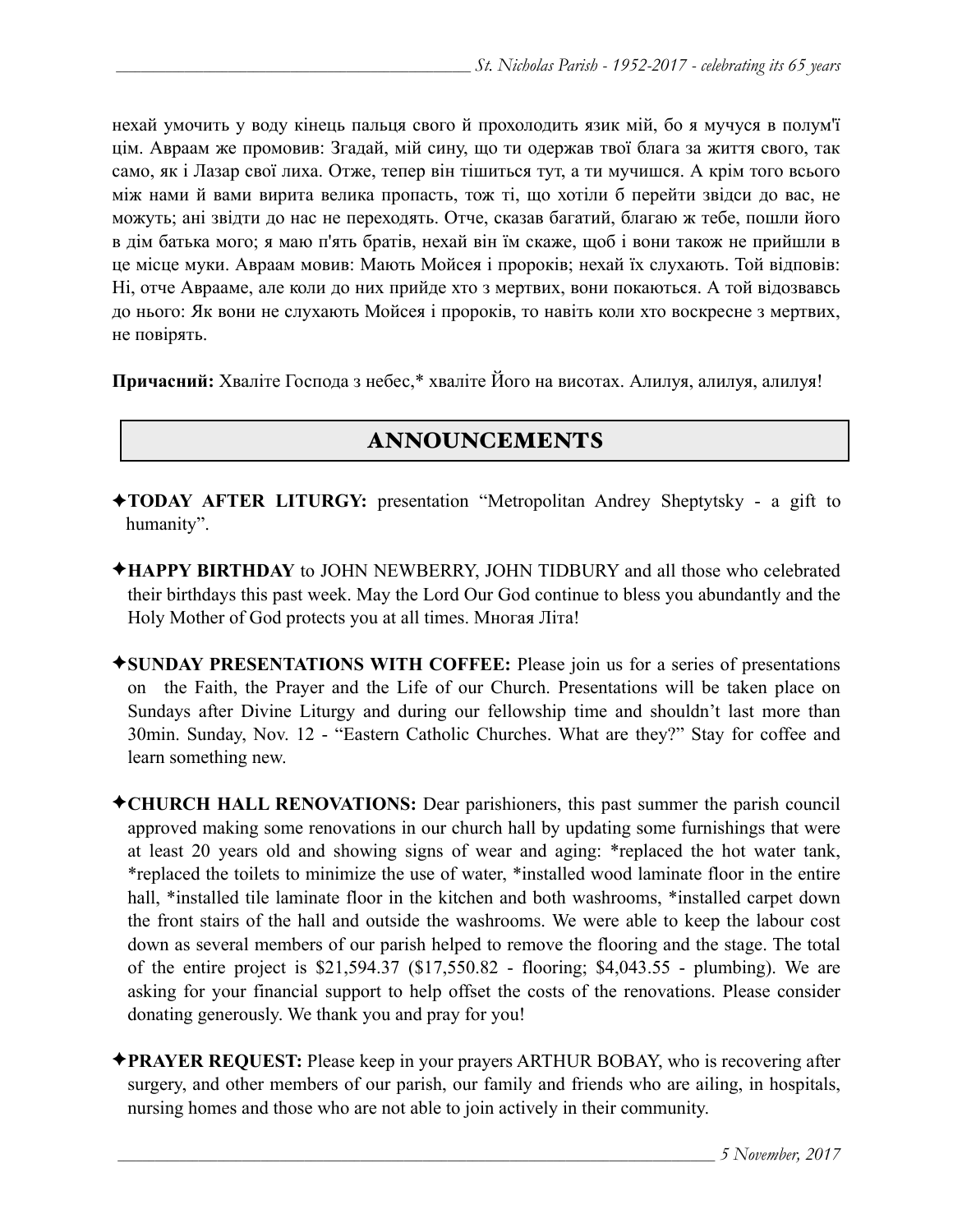- ✦**TRAVELING ICON:** Anyone interested in gracing their home with Christ The Teacher Icon can call Darlene DeMerchant at 250.727.3837
- ✦**PARISH CALENDAR OF BIRTHDAYS & ANNIVERSARIES:** If you would like to be included in our Parish Calendar of Birthday and Anniversary celebrations, please put date in our calendar located at the church vestibule. Each week, we will list the names in our parish bulletin so we can celebrate these happy occasions together!
- ✦**JOIN OUR CHOIR:** Do you enjoy singing? Please consider joining our St Nicholas Parish Choir and remember that we ALWAYS looking for new members! Contact Motria Koropecky for details at 250.658.3051
- ✦**CATECHISM ANNOUNCEMENT:** "*And they were bringing to Him also the infants, in order that He may be touching them; but after the disciples saw it, they rebuked them. But Jesus called them to Himself and said, Let alone the little children to come to Me, and cease hindering them; for of such is the kingdom of God*." We are happy to welcome all children to our St. Nicholas The Wonderworker catechism program. Weekly classes are scheduled Sunday morning during Divine Liturgy. We want your children to learn more about their Catholic faith, sacred scripture, feast days, and religious practices and customs of the Ukrainian Catholic church. If you have any questions, please do not hesitate to contact Marian Chalifoux at 250.507.1005
- ✦**THRIFTY'S PRE-PAID FOOD CARDS** We all have to buy groceries. Why not have 6% of it returned back to the church at no extra charge! Cards are available in \$100, \$200, and \$500 denominations. Talk to Alec after today's liturgy to pre- order your cards. We need to sell A LOT of them! We encourage you to consider purchasing them for yourselves as gifts too.
- **★BE A STEWARD:** Have you ever wondered what more can you do to help our parish? Here are some suggestions: **Steward** of property security; **Steward** of grounds cleaning; **Steward** of cleaning church; **Steward** of church linen; **Steward** of outreach; **Steward** of caring; **Steward** of prayer; **Steward** of service. Quite often, our homebound or senior members, once active in their younger years, want to find purpose in their senior years. It's not only about doing but about "BEING" present to others. Contact Fr. Yuriy **OR** Darlene DeMerchant for more information. You will be amazed how "BEING" can make a difference.
- ✦**PARISH LIBRARY:** please visit our parish library and browse through the books on spirituality, church history, iconography, history of the Ukrainians in Canada, children's books and more… The library is located in the church vestibule. Please use a library book sign out form when borrowing a book.
- ✦**OCTOBER 29, SUNDAY DONATIONS:** Coffee: \$54.25; Vigil lights: \$9.05; Loose collection: \$95.00; Envelope collection: \$611.80; Pre-authorized donations Oct 23 to Oct 29: \$120.00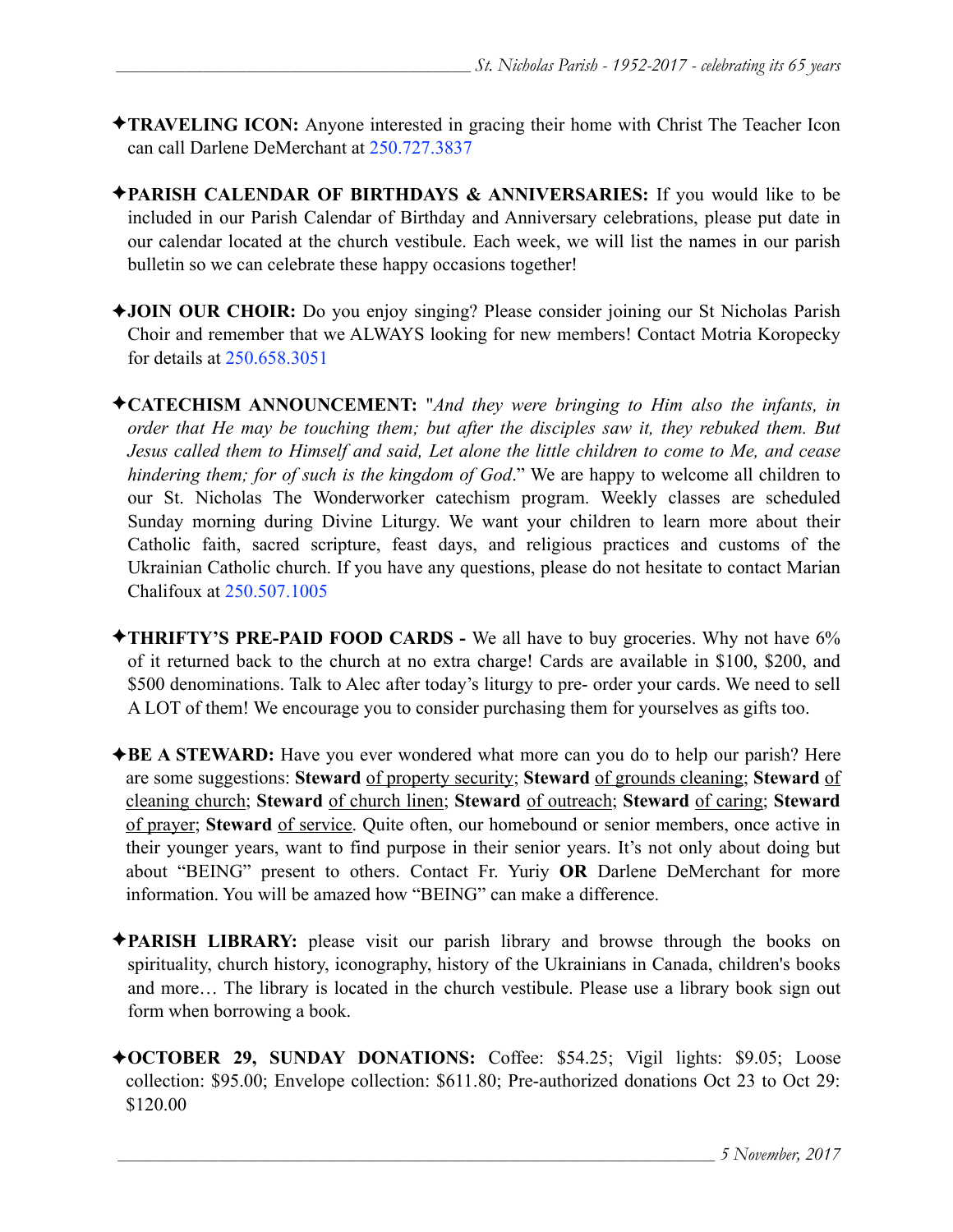| * ST. NICHOLAS CHRISTMAS FOOD FAIR*<br>11:00 am - 2:00 pm; Saturday, December 2, 2017<br><b>FOOD PREPARATION SCHEDULE</b>                                                                           |                                                               |                                   |                                                        |  |  |  |
|-----------------------------------------------------------------------------------------------------------------------------------------------------------------------------------------------------|---------------------------------------------------------------|-----------------------------------|--------------------------------------------------------|--|--|--|
|                                                                                                                                                                                                     |                                                               |                                   |                                                        |  |  |  |
| Tue. Nov. 7                                                                                                                                                                                         | Peel potatoes                                                 | 8:30 - 10:00 am                   | Need 2-3 volunteers                                    |  |  |  |
| Wed. Nov. 8                                                                                                                                                                                         | Make potato balls                                             | 8:30 - 11:30 am                   | Need $5-6$ volunteers                                  |  |  |  |
| Thu. Nov. 9                                                                                                                                                                                         | Make pyrohy                                                   | 9:00 - 1:30 pm                    | Need 22-25<br>volunteers                               |  |  |  |
| Sat. Nov. 11                                                                                                                                                                                        | Bag frozen pyrohy                                             | 9:00 - II:00 am                   | Need 3-4 volunteers                                    |  |  |  |
| Tue. Nov. 14                                                                                                                                                                                        | Steam & rib cabage                                            | 10:00 - 12:30 pm                  | Need $5-6$ volunteers                                  |  |  |  |
| Thu. Nov. 16                                                                                                                                                                                        | Make cabbage rolls                                            | 10:00 - 1:30 pm<br>(lunch served) | Need 12-15<br>volunteers                               |  |  |  |
| Sat. Nov. 18                                                                                                                                                                                        | Package frozen<br>cabbage rolls                               | 10:00 - 11:30 am                  | Need 2-3 volunteers                                    |  |  |  |
| Thu. Nov. 23                                                                                                                                                                                        | Make pyrohy<br>(sauerkraut & cottage<br>cheese; lunch served) | 9:00 - 1:30 pm                    | Need 20-25 volunteers                                  |  |  |  |
| Sat. Nov. 25                                                                                                                                                                                        | Bag frozen pyrohy                                             | 9:00 - II:00 am                   | Need $3-4$ volunteers                                  |  |  |  |
| Tue. Nov. 28                                                                                                                                                                                        | Bake kolachi                                                  | 8:30 - 1:30 pm                    | Need 5-6 volunteers                                    |  |  |  |
| Wed. Nov. 29                                                                                                                                                                                        | Bag frozen kolachi                                            | 10:00 - 11:00 am                  | Need I volunteer                                       |  |  |  |
| Thu. Nov. 30                                                                                                                                                                                        | Bake kolachi (if<br>needed)                                   | 8:30 - 12:30 pm                   | Need $5-6$ volunteers                                  |  |  |  |
| Fri. Dec. I                                                                                                                                                                                         | Set up tables,<br>package & price; put<br>up signs etc.       | 9:00 - 4:00 pm                    | Need $5-6$ volunteers                                  |  |  |  |
| Sat. Dec. 2                                                                                                                                                                                         | <b>FOOD FAIR</b>                                              | $8:30 - 4:00$ pm                  | Need 20+ volunteers<br>for set up, sales,<br>clean up. |  |  |  |
| As always your assistance in helping out with food preparation for our Christmas food Fair is<br>much appreciated as this is a major fundraiser for the parish. Please invite your friends to these |                                                               |                                   |                                                        |  |  |  |

work sessions, specially those interested in learning how to make perogies and cabbage rolls. For more information and to confirm your availability to help contact Robert at 250.386.7872 or [rlherchak@gmail.com](mailto:rlherchak@gmail.com)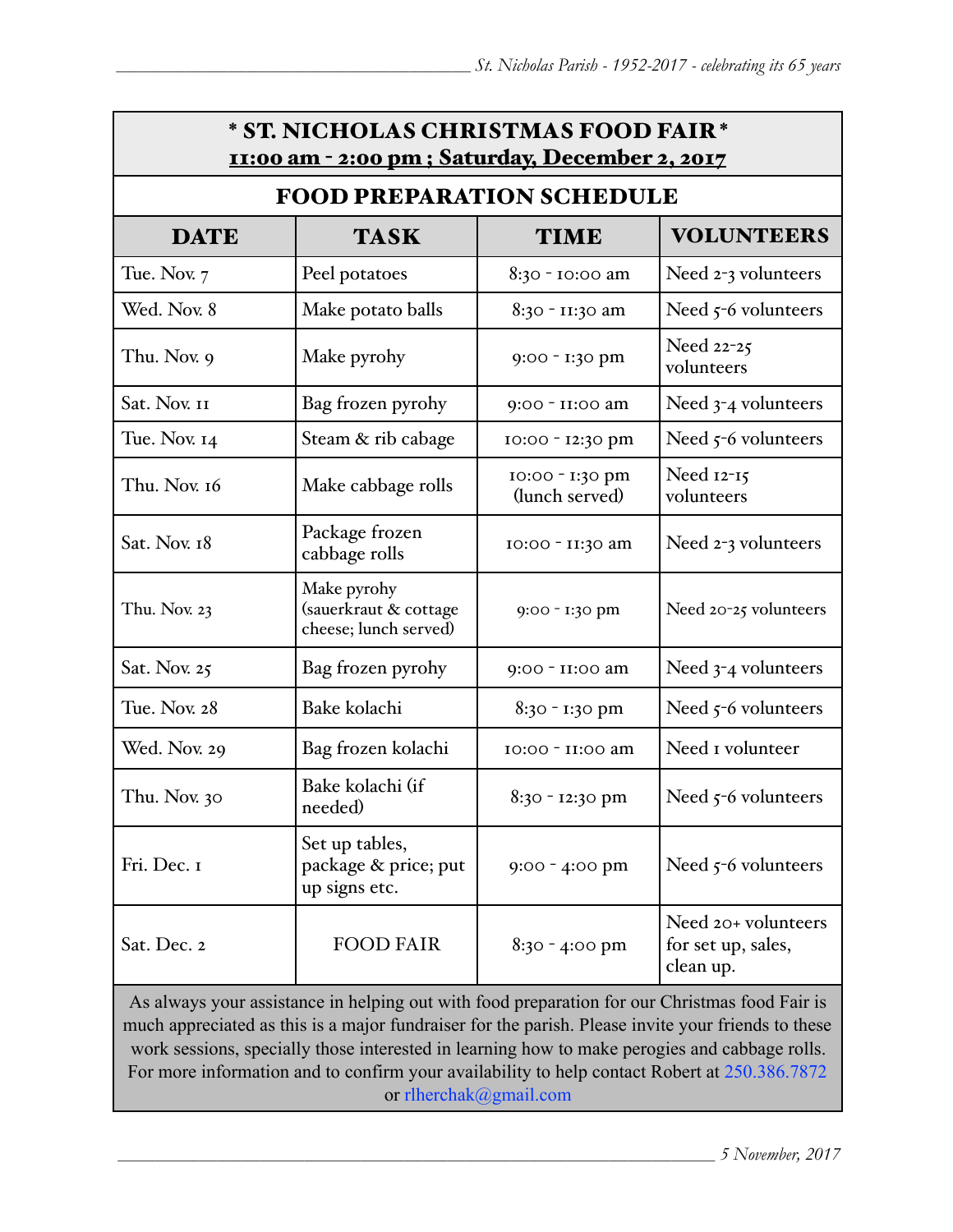- ✦**SUNDAY COFFEE VOLUNTEERS** act as hosts and serve light refreshments following the Sunday morning Divine Liturgy, providing an opportunity for the faithful to socialize with friends and visitors following their shared worship experience. We thank all of our parishioners who kind volunteer to serve refreshments. Whether you are new to the Parish, or are a longtime members, please join us for coffee.
- ✦**WE SHARE THE AIR:** Please keep it healthy and fragrant free. Someone in this area is scent-sitive. The chemicals used in scented products can make some people sick, especially those with fragrance sensitivities, asthma, allergies and other respiratory ailments. PLEASE DO NOT \*wear perfume, cologne, lotion, aftershave and other fragrances; \*USE unscented personal care products. Be Sensitive to Others. Thank you for your understanding. *St. Nicholas parish.*

### ✦**Changed times in BC for Kontakt and Forum TV on Omni TV (Ch120 on Telus Cable):**

- Sundays Kontakt is on at 6am, followed by Forum TV at 8am
- Tuesdays Kontakt is on at 8:30am, followed by Forum TV at 10am

## METROPOLITAN ANDREY SHEPTYTSKY



 Metropolitan Andrey Sheptytsky was born Count Roman Alexander Maria Sheptytsky in 1865 in the Ukrainian village of Prylbychi. The son of a polonized (and therefore latinized) Ukrainian Aristocrat, Jan Sheptytsky and Sophia Fredro (daughter of the Polish literary figure), he was conscious of the fact that his ancestors included some notable bishops and Metropolitans of the Ukrainian Catholic Church of Kyiv. After many obstacles created by his father, the young Count Sheptytsky was able to enter the Ukrainian monastery of the Order of Saint Basil the Great (OSBM) in 1891 and accepted the monastic name Andrey. In 1900 he was made Bishop of Stanyslaviv and shortly afterwards, at the age of 36, became the Metropolitan, i.e. the ranking hierarch of the

Ukrainian Catholic Church. He remained at this post until his death on 1 November, 1944.

 His life was an example of heroic virtue. An extremely active pastor, who used his personal wealth to fund thousands of philanthropic projects, he was also a man of deep prayer. A gifted preacher and prolific writer, he reached out to his people constantly, teaching uneducated peasants the basics of hygiene and agricultural techniques, and dialoguing with the intelligentsia among his own people and the cultured classes of all Europe. He traveled widely, visiting his flock in Western Europe, North and South America, and seeing to it that they would have bishops of their own to take care of them. Never of good health, his last fifteen years were a constant agony of pain and paralysis. Even so, he valiantly led his Church through extremely difficult and oppressive times.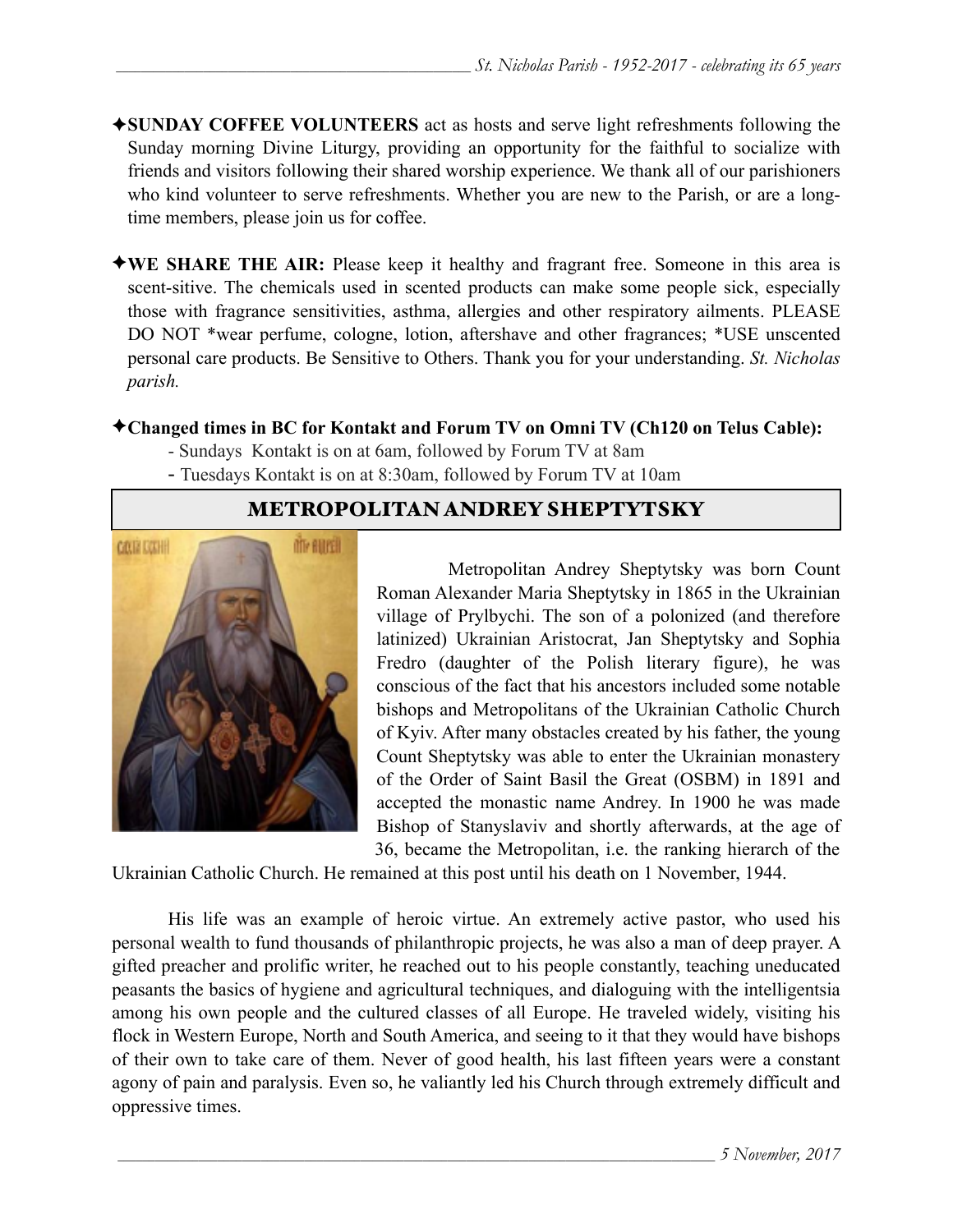His two great passions in life were the restoration of authentic Eastern Christian Monasticism in his Church, (which he achieved through the creation of monasteries following the Studite Typicon) and the union of Churches. He specifically laboured at Orthodox-Catholic reconciliation, decades before this became fashionable. For this he was often looked upon as dangerous and insufficiently loyal to Rome. He was, however, a firm believer in a strong papacy, which caused many Orthodox to mistrust this saintly man as well, even though he loved them dearly and stood up for them when they were persecuted. He valued education (having the equivalent of three doctorates himself) and founded the Lviv Theological Academy in 1929, naming Fr. Josyf Slipyj as its rector. This same man would later be Metropolitan Andrey's coadjutor and successor, and a direct heir to many of Metropolitan Andrey's great dreams and aspirations.

Metropolitan Andrey led his flock of some five million faithful through two world wars. He was arrested by the Czarist forces in World War I. Polish and Nazi German authorities would keep him under house arrest in later years. He courageously saved many Jews from the Nazis during World War II. Metropolitan Andrey died as the Red Army occupied his city of Lviv once again in 1944. Before his death, he predicted the annihilation of the Ukrainian Catholic Church, and its eventual resurrection. Both his predictions came true. In 1946 the Soviet Secret Police, with the assistance of the Moscow Patriarchate of the Russian Orthodox Church staged a pseudocouncil of the Ukrainian Church, during which a small group of frightened clergy voted to liquidate their Church and join the Moscow Patriarchate. No Ukrainian Catholic bishop ever agreed to this. For almost half a century, the Ukrainian Catholic Church was the world's largest outlawed religious body. As the Soviet Union crumbled, this Church came out of the Catacombs with over five million faithful, thousands of priests and over three thousand parishes. Many believe this survival of the Church in Ukraine to be a miracle worked by Metropolitan Andrey. The cause for his beatification and canonization is underway.

 Metropolitan Andrey believed in the necessity of the Union of Churches, to be achieved through mutual understanding and sacrificial love, as well as a return to the sources of the faith. He enjoined all people to pray for God's Wisdom. His life and his legacy are an inspiration to the staff and students of the Institute that bears his name.

#### **Молитва за Прославу Слуги Божого Митрополита Андрея**

*Господи Ісусе Христе – Ти завжди нагороджуєш Твоїх вірних слуг не тільки особливішими дарами Своєї любови, але й вічною нагородою святих у небі, а в многих випадках і прославою на Твоїх святих престолах, тут на землі.*

*Покірно благаємо Тебе: зволь так прославити Твого вірного слугу Митрополита Андрея. Він упродовж свого праведного життя, "повного терпінь і досвідів", був добрим пастирем свого стада і великим подвижником церковної єдности. А через його прославу і заступництво пошли і цілому народові нашому великий дар єдности і любови. Амінь.*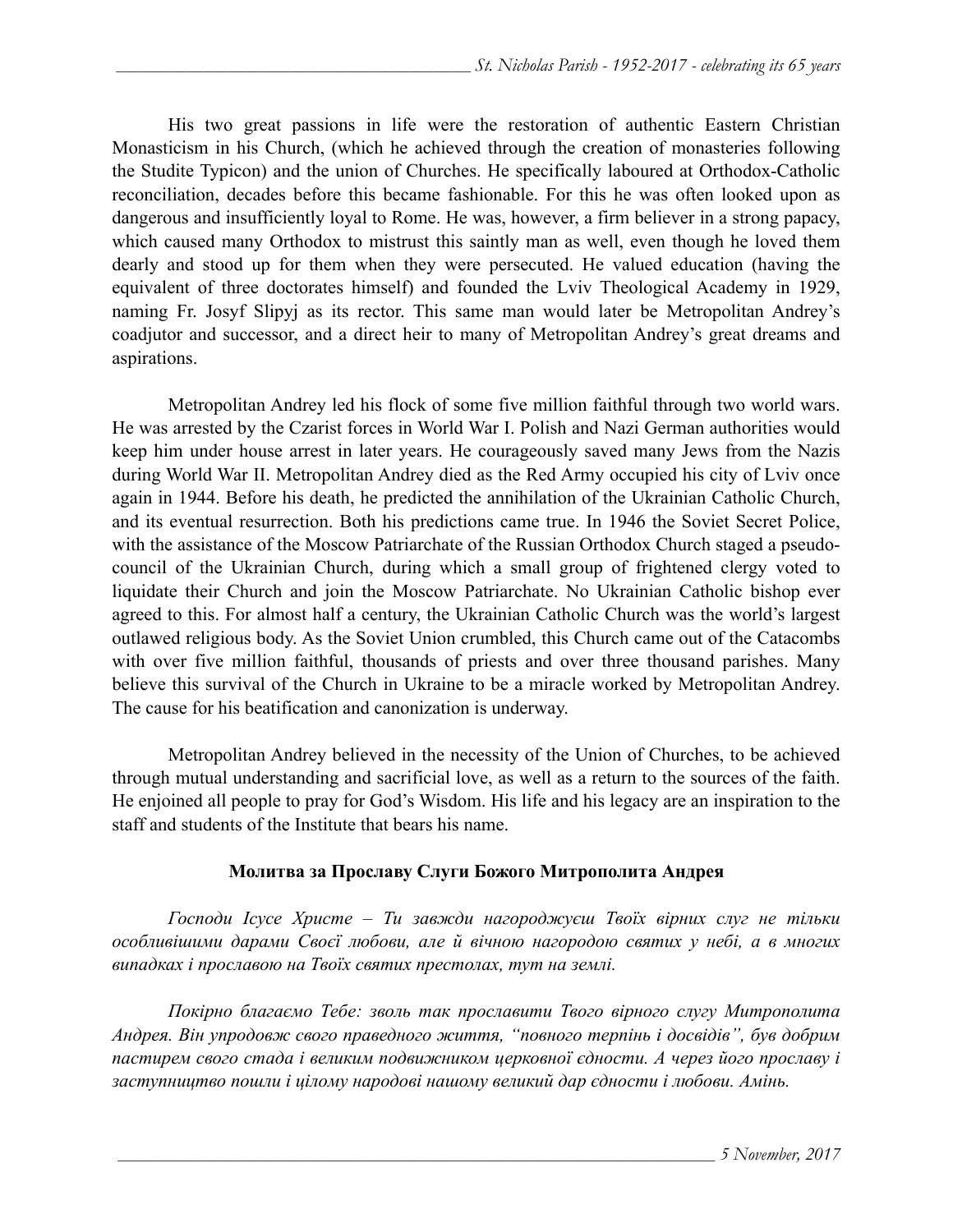### READING THE CATECHISM *"CHRIST - OUR PASCHA"*





#### **Metropolitan Andrey Sheptytsky on Lord's prayer "Our Father":**

*#676* In the invocation "Our Father" we profess that God is Father, and that we are his children. Calling him "our", we embrace all people in this prayer - children of the one God, we become brothers and sisters among ourselves. The word "Father" is a word of grace and love. It may be pronounced only by the father's sons and daughters in Christ: "Because you are children, God has sent the Spirit of his Son into our hearts, crying , 'Abba! Father!' So you are no longer a slave but a child, and if a child then an heir, through God" (*Gal. 4:6-7*). In this first word of the prayer, and then in all the subsequent phrases, we pronounce our filial "yes" to God the Father and to our brothers and sisters in service to each other. Calling God the

Father who is in "in heaven", Christ teaches us that heaven is the aim of our life: heaven is where the glory of God is manifested, and where the righteous will receive the eternal reward. Heaven is what we await in the "hope [in which] we were saved" (Rm. 8:24)

*#679* As children of God, with confidence we can ask for that which we need most: bread, forgiveness, the overcoming of temptation, and liberation from the Evil One. When we ask for the bread "that is for existence" (as the text of Matthew literally suggests), we ask the Father to give us daily bread, necessary for earthly life, and "heavenly" bread, the Eucharist. Anyone who eats of this heavenly Bread will not die but will live forever (*see John 6:50-51*). By this petition, Jesus Christ teaches us "to desire and ask for that which is indispensable for our life



and the life of our neighbours, but also to be satisfied with essential and not to crave the superfluous. He also teaches us to desire life in evangelical poverty, to which all are called".

*#681* In the petition "lead us not into temptation," we express our faith that God will not allow us to be tempted beyond our endurance, and that with every temptation he will give us the strength to resist (*see 1 Cor. 10:13*). We do not ask God to remove all temptations because trials are a testing for the soul and an occasion for good works. struggles with temptations strengthen the soul in goodness and so the apostle James teaches: "My brothers and sisters, whenever you face trials of any kind, consider it nothing but joy" (*Jam. 1:2*). We pray that "temptations may not overcome us, that we not succumb to them, and that we not fail in the struggle; we ask God not to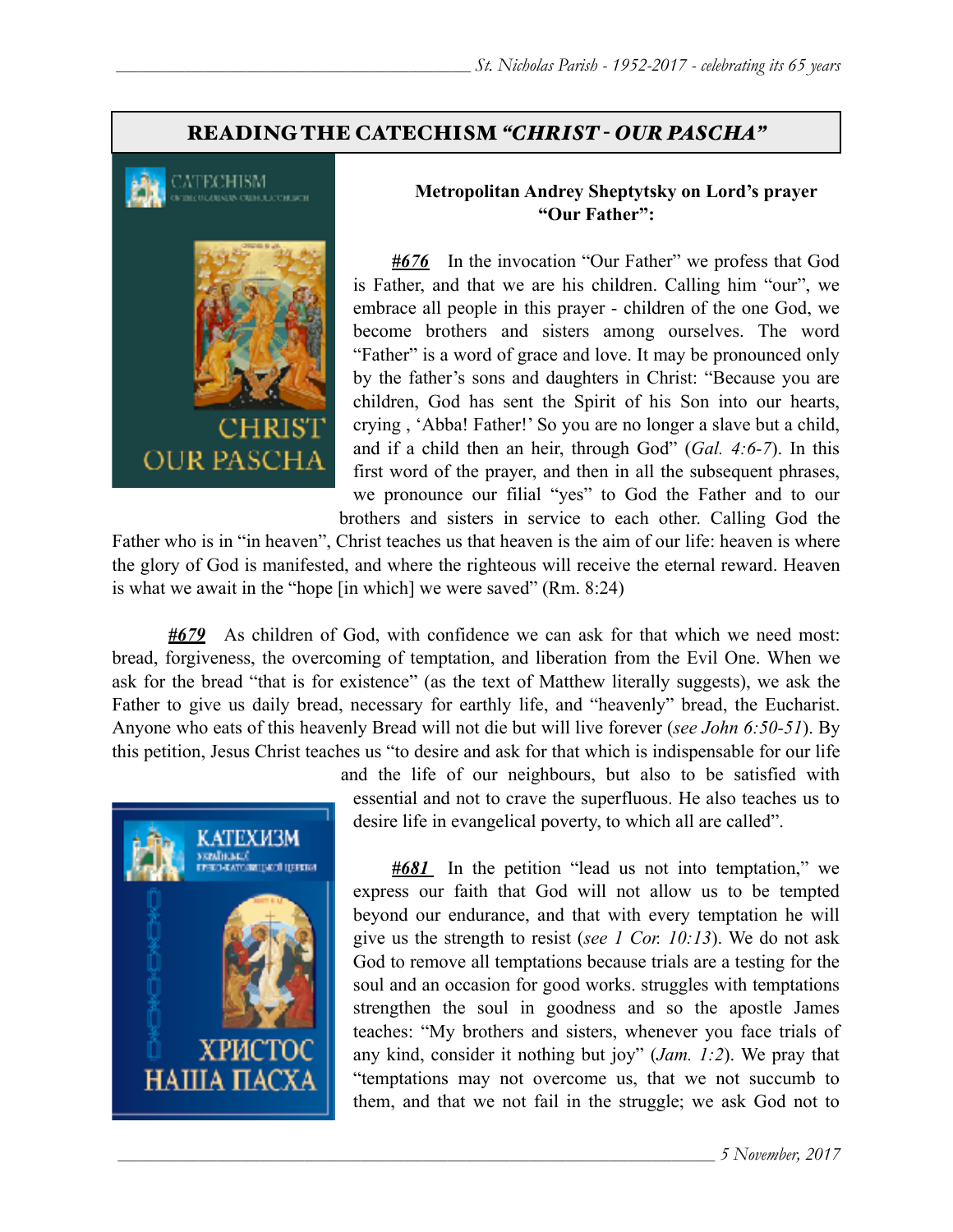allow our fall in temptations".

*#683* Metropolitan Andrey Sheptytsky teaches the following about the significance of the "Our Father" for the Christian's spiritual life: *If we pray in a properly Christian way we cannot say more than what is contained in the Lord's prayer. This is because we cannot desire anything better or higher or more suitable for us than the desires we express in the petitions of the Our Father. The Our Father is the last word in prayer, it is the absolute prayer. We might even say that outside of this prayer, there is no prayer. Everything that is prayer is contained in this prayer.* 



# ST. NICHOLAS BOOK STO

# ask Fr. Yuriy - 250.384.2292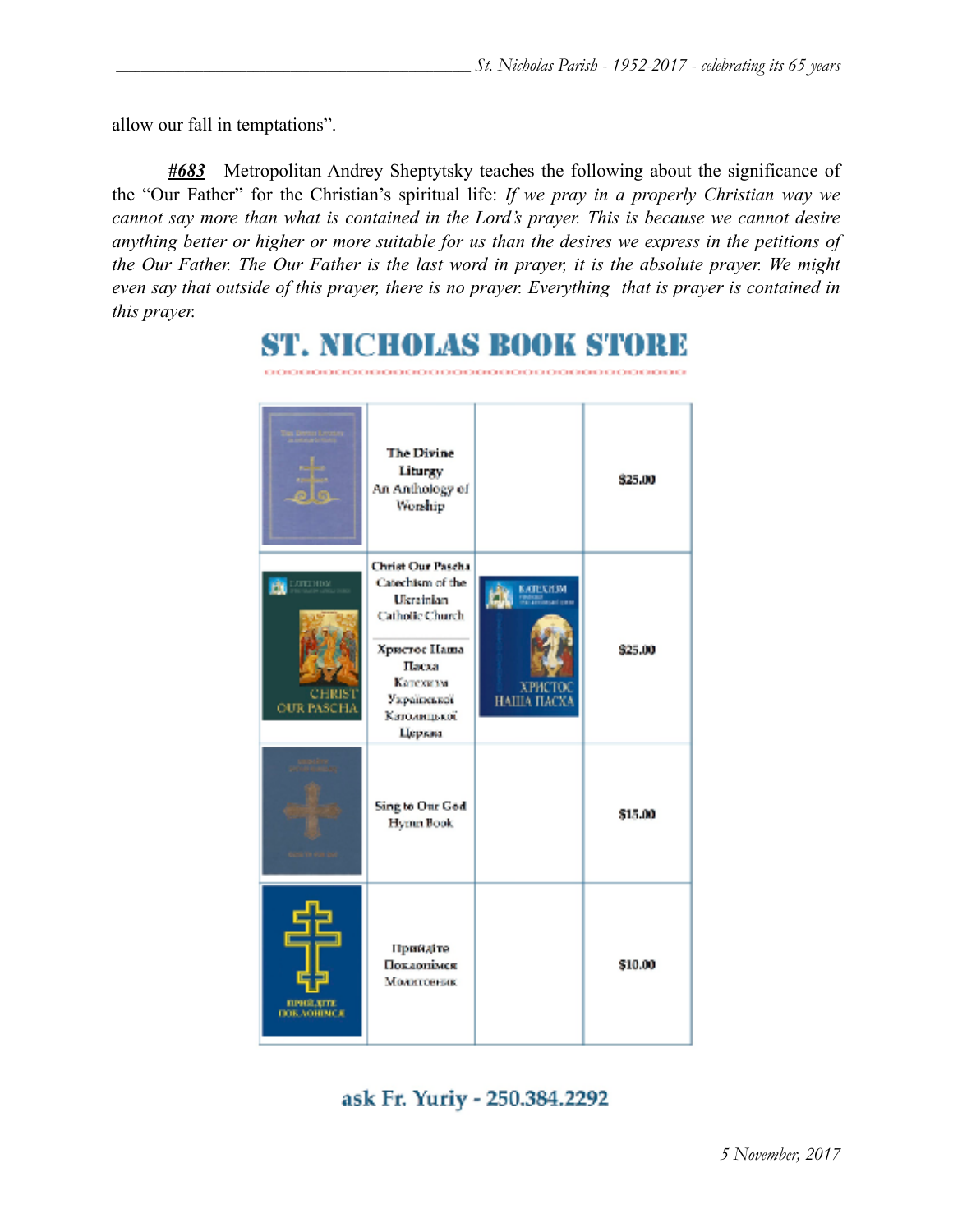

## **Chancery Office Eparchy of New Westminster**

*To the Rev. Clergy, Religious and Faithful of the Ukrainian Catholic Eparchy of New Westminster*

3 November 2017

#### **Glory to Jesus Christ!**

Dear Sisters and Brothers,

 I have designated 19 November as Catholic Missions In Canada (CMIC) awareness Sunday in our Eparchy. I want each of our faithful to know how important has been and continues to be to our Eparchy. Without a doubt over the last decade they have been our greatest benefactor and a very respected partner. I would like to share with you information about CMIC.

**Catholic Missions In Canada** was founded in 1908 as The Catholic Church Extension Society, with the Ukrainians being of special concern in the early 20<sup>th</sup> Century, throughout the nation, but especially in the western provinces, where they were settling in the thousands to begin life on vast farmlands in Manitoba, Saskatchewan and Alberta.

 Not only language and culture separated the Ukrainians in the strange new land, but also very different religious rites and traditions from the established Latin rite Church. Of grave concern was the lack of Ukrainian Catholic clergy in Canada.

 Roman Catholic Father Alfred Burke, and Archbishop Fergus McEvay (Roman Catholic Archbishop of Toronto 1908-1911), to become the co-founders of The Catholic Church Extension Society, knew that something concrete had to be done or their Ukrainian brothers and sisters would be in grave danger of losing their Catholic faith.

 In 1908, with the founding of The Catholic Church Extension, the efforts of these two men not only raised awareness of the needs of the Ukrainian Catholic faithful among the clergy and laity of the Latin rite Catholic Church already established in Canada, but from them, also the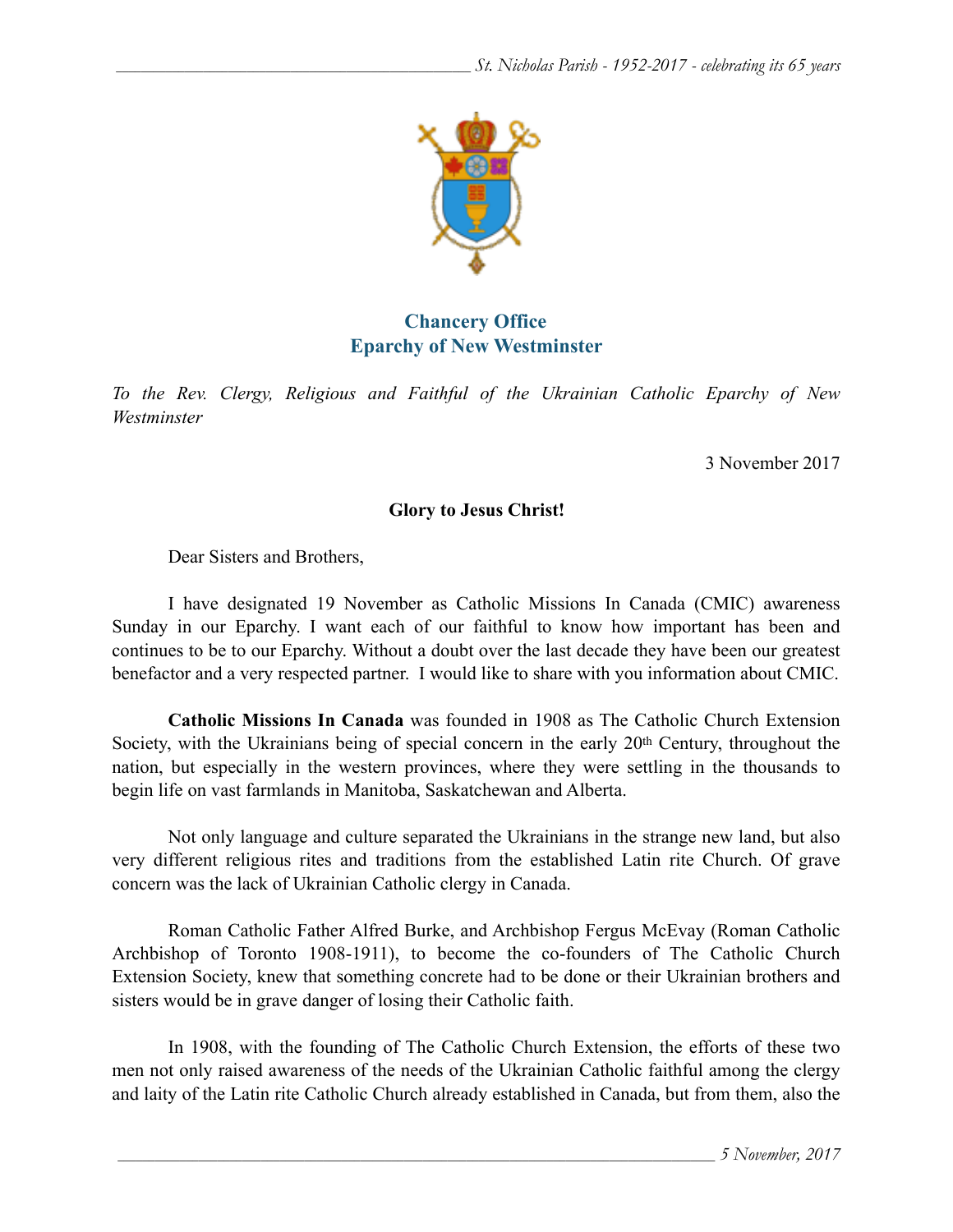means to provide the financial, corporal and spiritual assistance that was needed to allow them to keep their faith.

 Archbishop McEvay also convinced the Latin Rite episcopacy to allow the use of the (then) new St. Augustine's Seminary in Toronto to become a centre for training Ukrainian Catholic priests.

 Perhaps more importantly, however, in 1910, McEvay met with our Great Metropolitan Andriy Sheptytsky (Archbishop of Lviv) who was appointed the apostolic visitor to Canada, to begin recommendations for the establishment of a Ukrainian Eparchy in Canada. The result? An Apostolic Exarchate for the faithful was erected by Pope Pius X in 1912, with Winnipeg as the seat of the bishop. In the same year, the first Ukrainian Catholic bishop for Canada was named: the Blessed Nykyta Budka, only 35 years of age when he was consecrated in Lviv by Metropolitan Andriy.

 In 1918, Bishop Budka in 1918 wrote a letter to express his feelings about the relationship of The Catholic Church Extension and the Ukrainian Church :

> *"What does your help mean for Catholic [Ukrainian] Ruthenians in Canada?...You have supported the main factor in my exceptionally hard mission work with money, [and] by encouraging and creating interest and sympathy in the Catholic world…[I want to thank you] for all your help to the priests by [Liturgy] intentions, to poor colonies by chapel funds and church vestments…may the Giver of all goods bless you."*

 Our partnership with Catholic Missions In Canada continues today, with almost \$300,000 in grant allocations having been approved for 2018 to assist Ukrainian eparchies in Canada in 2018.

 To learn more about **Catholic Missions In Canada** send for your free magazine and 2018 calendar - featuring Ukrainian saint days, liturgical feasts and daily Gospel readings, by calling toll-free 1-866-937-2642 or visit [www.cmic.info](http://www.cmic.info)

 Dear Friends, on Nov. 19 you will find in your bulletins a specially addressed envelope for your donation to Catholic Missions In Canada. You will receive a tax receipt directly from CMIC for your donation. Please be generous so that CMIC may continue to not only assist our Eparchy but also other Eparchies and Diocese in Canada that are in need of financial support.

With assurance of my prayerful best wishes and Episcopal blessings, I remain,

Sincerely yours in Christ!

+Ken